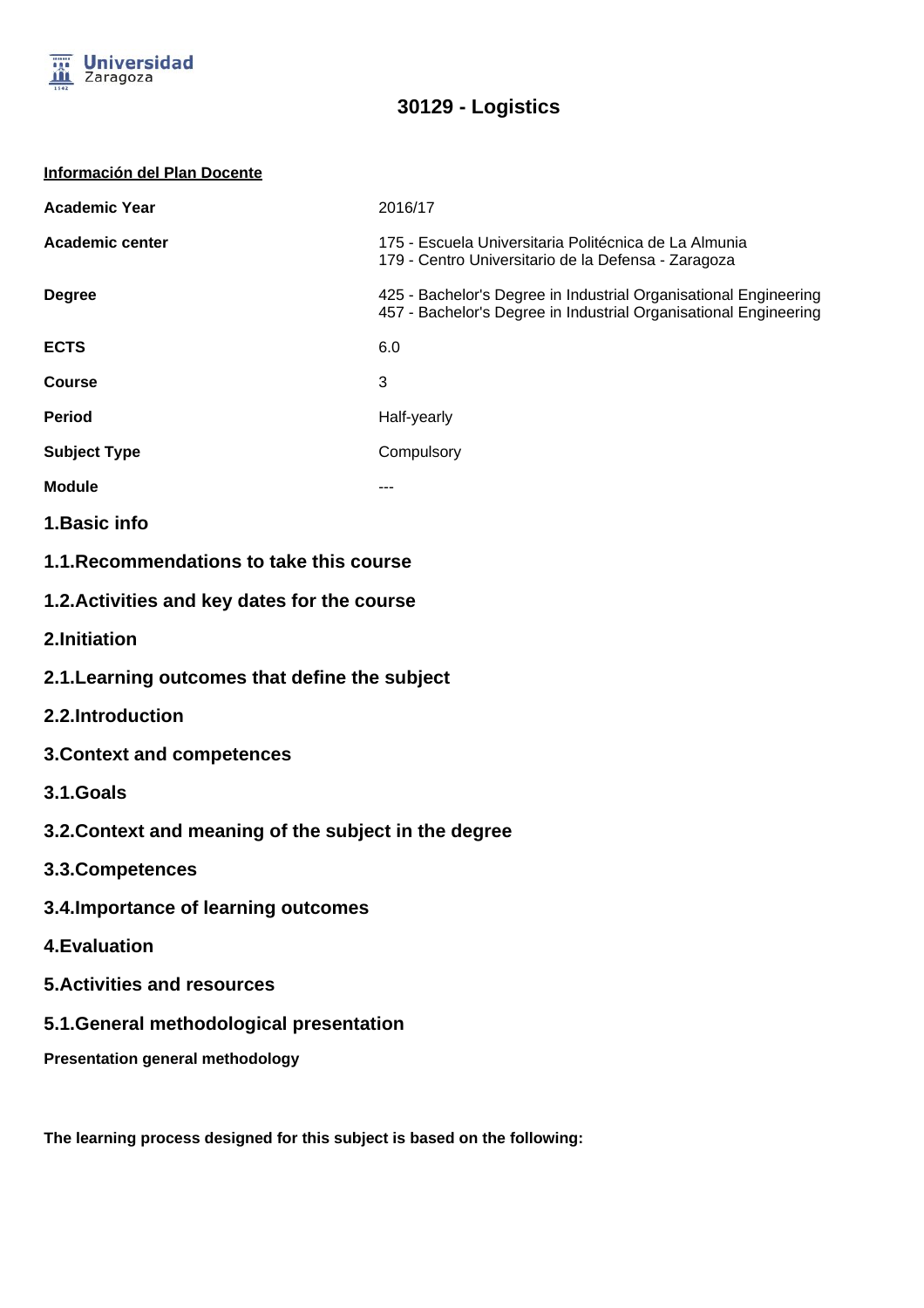

#### **SPECIALIZATION IN BUSINESS:**

Strong interaction between the teacher/student. This interaction is brought into being through a division of work and responsibilities between the students and the teacher. Nevertheless, it must be taken into account that, to a certain degree, students can set their learning pace based on their own needs and availability, following the guidelines set by the teacher.

The current subject Logistics is conceived as a stand-alone combination of contents, yet organized into three fundamental and complementary forms, which are: the theoretical concepts of each teaching unit, the solving of problems or resolution of questions and laboratory work, at the same time supported by other activities

The organization of teaching will be carried out using the following steps:

— **Theory Classes** : Theoretical activities carried out mainly through exposition by the teacher, where the theoretical supports of the subject are displayed, highlighting the fundamental, structuring them in topics and or sections, interrelating them.

— **Practical Classes** : The teacher resolves practical problems or cases for demonstrative purposes. This type of teaching complements the theory shown in the lectures with practical aspects.

— **Laboratory Workshop** : The lecture group is divided up into various groups, according to the number of registered students, but never with more than 20 students, in order to make up smaller sized groups.

— Individual Tutorials: Those carried out giving individual, personalized attention with a teacher from the department. Said tutorials may be in person or online.

#### **Defense profile**

Methodology of the course is based on promoting the active learning of the student, applying the theoretical contents in the different activities.

Lectures allow the transmission of knowledge to the students, promoting participation of them, in which, case studies will be resolved as well as theory will be taught without having an explicit separation between them.

In the practical sessions, based on cases and work groups, students should internalize the concepts explained in the lectures and aware both of the difficulties involved in logistic tasks and its impact on any company or organization.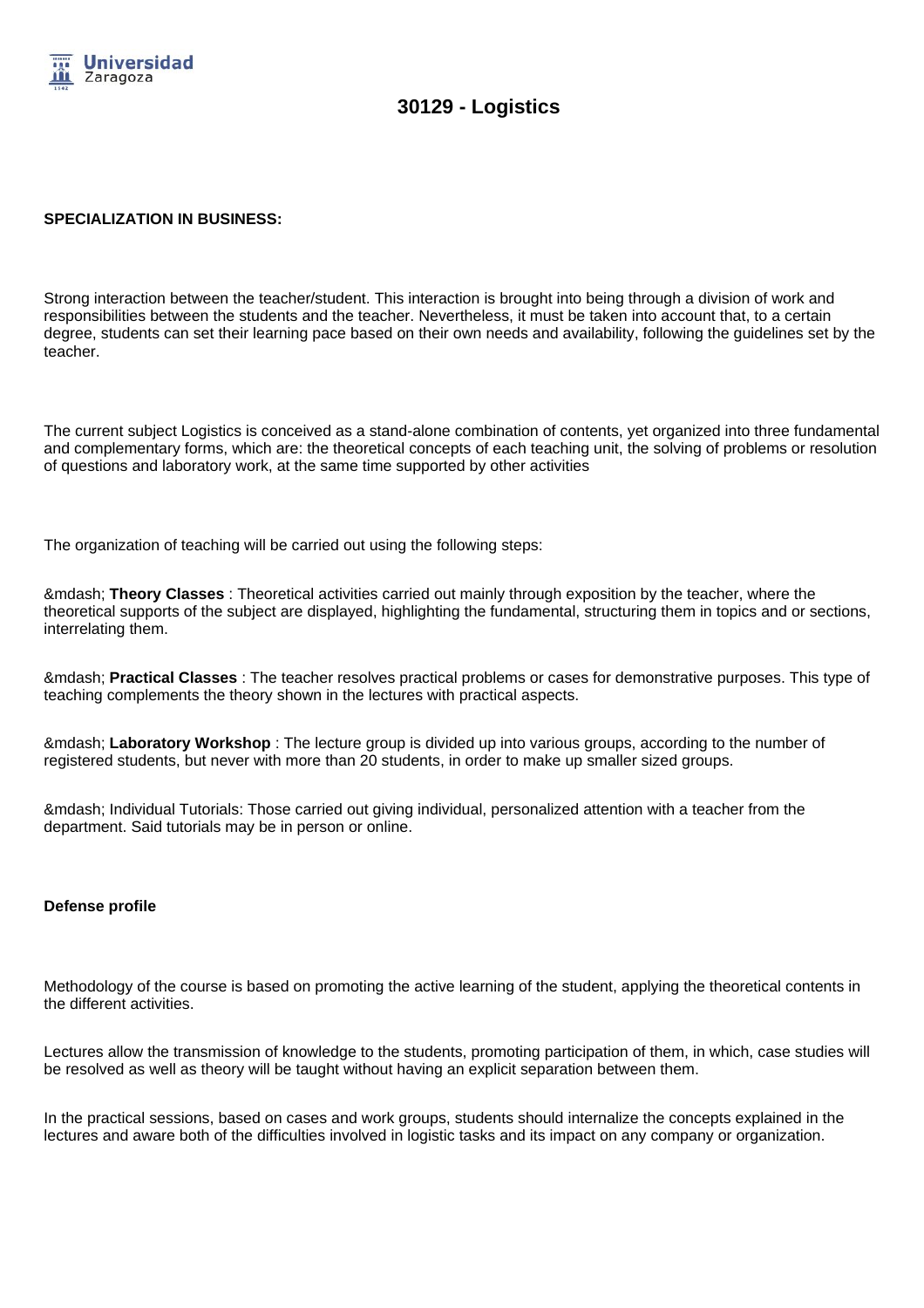

### **5.2.Learning activities**

**Programmed learning activities**

#### **SPECIALIZATION IN BUSINESS:**

The programme offered to the student to help them achieve their target results is made up of the following activities...

Involves the active participation of the student, in a way that the results achieved in the learning process are developed, not taking away from those already set out, the activities are the following:

— **Face-to-face generic activities** :

● **Theory Classes** : The theoretical concepts of the subject are explained and illustrative examples are developed as support to the theory when necessary.

● **Practical Classes** : Problems and practical cases are carried out, complementary to the theoretical concepts studied.

● Laboratory Workshop : This work is tutored by a teacher, in groups of no more than 20 students.

— **Generic non-class activities** :

&#9679: Study and understanding of the theory taught in the lectures.

● Understanding and assimilation of the problems and practical cases solved in the practical classes.

● Preparation of seminars, solutions to proposed problems, etc.

● Preparation of laboratory workshops, preparation of summaries and reports.

● Preparation of the written tests for continuous assessment and final exams.

The subject has 6 ECTS credits, which represents 150 hours of student work in the subject during the trimester, in other words, 10 hours per week for 15 weeks of class.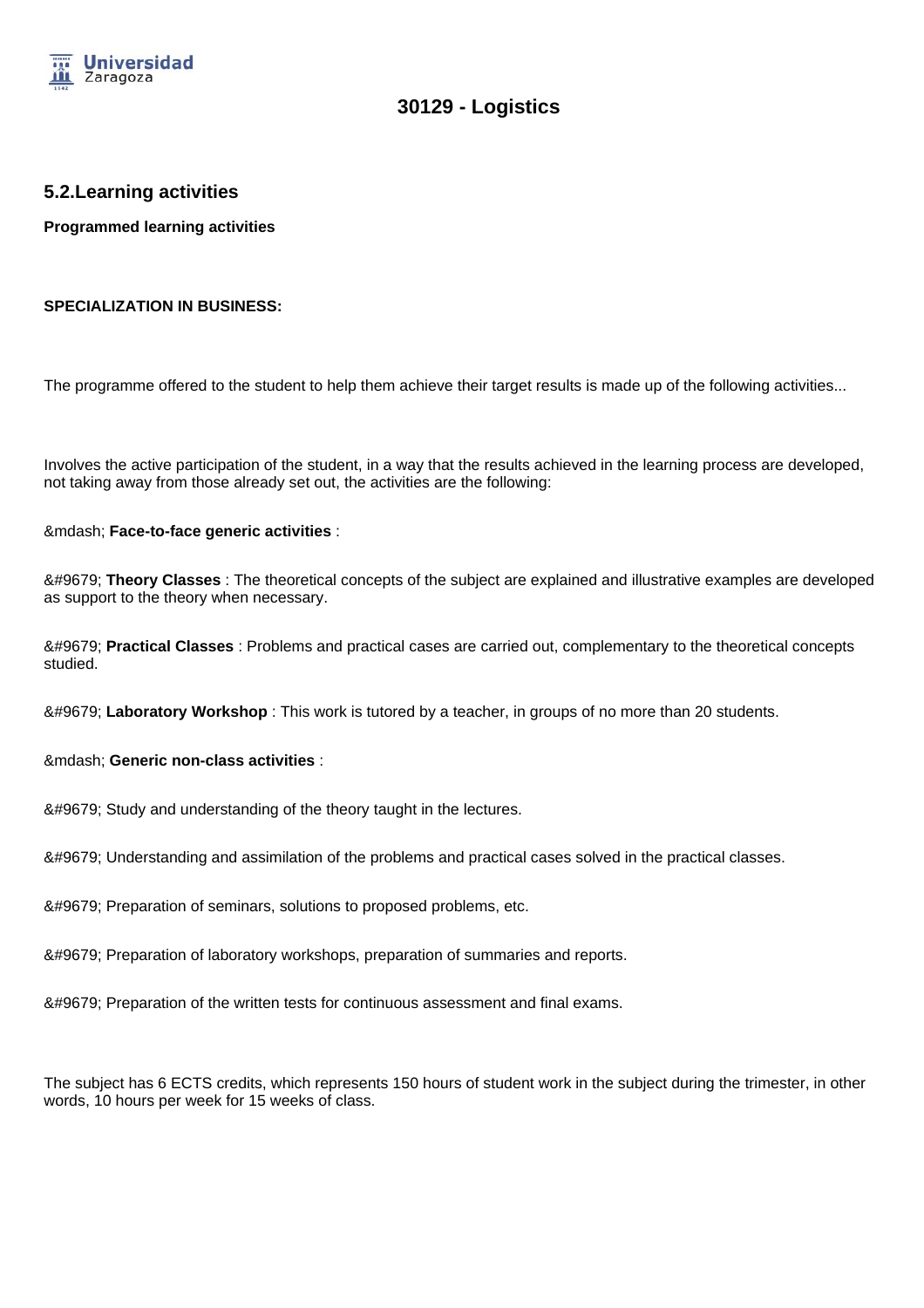

#### **A summary of a weekly timetable guide can be seen in the following table. These figures are obtained from the subject file in the Accreditation Report of the degree, taking into account the level of experimentation considered for the said subject is moderate.**

| <b>Activity</b>         | <b>Weekly school hours</b> |
|-------------------------|----------------------------|
| Lectures                | 3                          |
| Laboratory Workshop     | 1                          |
| <b>Other Activities</b> | 6                          |

Nevertheless the previous table can be shown into greater detail, taking into account the following overall distribution:

— 50 hours of lectures, with 60% theoretical demonstration and 40% solving type problems.

— 10 hours of laboratory workshop, in 1 or 2 hour sessions.

— 6 hours of written assessment tests, one hour per test.

— 84 hours of personal study, divided up over the 15 weeks of the 2 nd semester.

There is a tutorial calendar timetable set by the teacher that can be requested by the students who want a tutorial.

#### **Defense profile**

The programme offered to the student to help them achieve their target results is made up of the following activities...

- 1. Classroom learning activities: (60 hours)
- Lectures: Theoretical activities carried out mainly through exposition by the teacher, where the theoretical supports of the subject are displayed, highlighting the fundamental, structuring them in topics and or sections, interrelating them. (30 hours)
- Practical classes and group work: Students will study examples and case studies carried out in small groups concerning the theoretical concepts. (30 hours)
- 2. Realization of tutored works. Students will work in groups under the supervision of their teachers. An oral presentation of the work may be also required. (35 hours)
- 3. Study and personal work: continued by students from the beginning of the course. (50 hours)
- 4. Assessment tasks. (5 hours)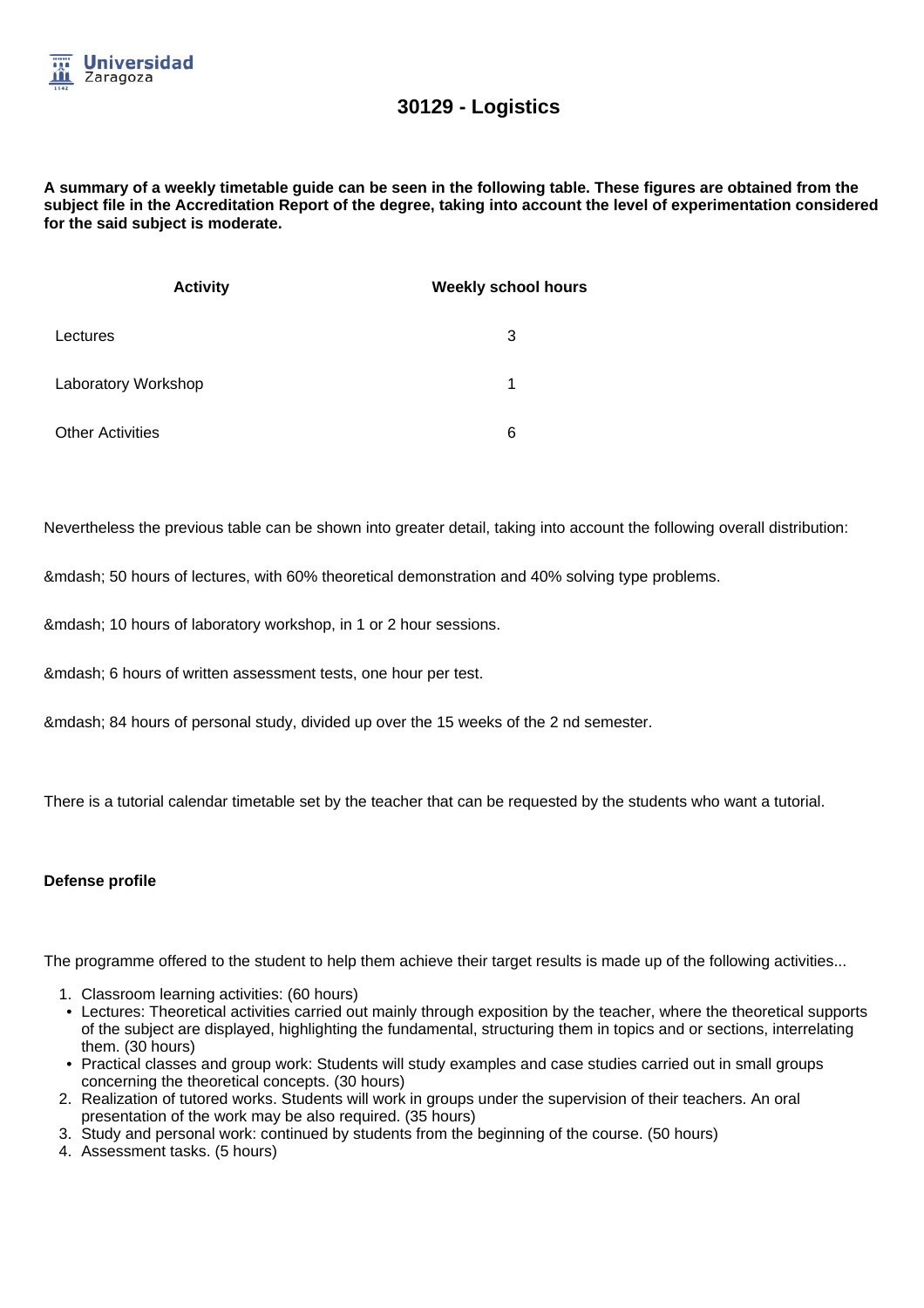

Teachers of the subject make public to the students the program with the specific dates of the activities through the Moodle platform that can be consulted by logging with their username and password at the address http://moodle.unizar.es

## **5.3.Program**

**The contents of the essential subject for obtaining learning outcomes**

#### **SPECIALIZATION IN BUSINESS:**

-block 0: Introduction to management of the supply chain

-block I: Procurements Logistics.

- ABC classification
- Evaluation Provider.

-Block II: Logistics Storage

- Warehouses configuration.
- Management and control system.
- Inventory management.
- Handling and order processing.

-block III: Distribution Logistics

- Nodes of a distribution network
- Transportation
- Routs and Fleets management

-block IV: Reverse Logistics logistics processes.

• Logistics reverse models.

-block V: Systems capture and transmission of information.

- Identification systems
- Encodings and simbolog
- Smartcards for traceability
- Systems capture and transmission of information.

#### **Defense profile**

-Block 0: Introduction to management of the supply chain

-Block I: Procurements Logistics.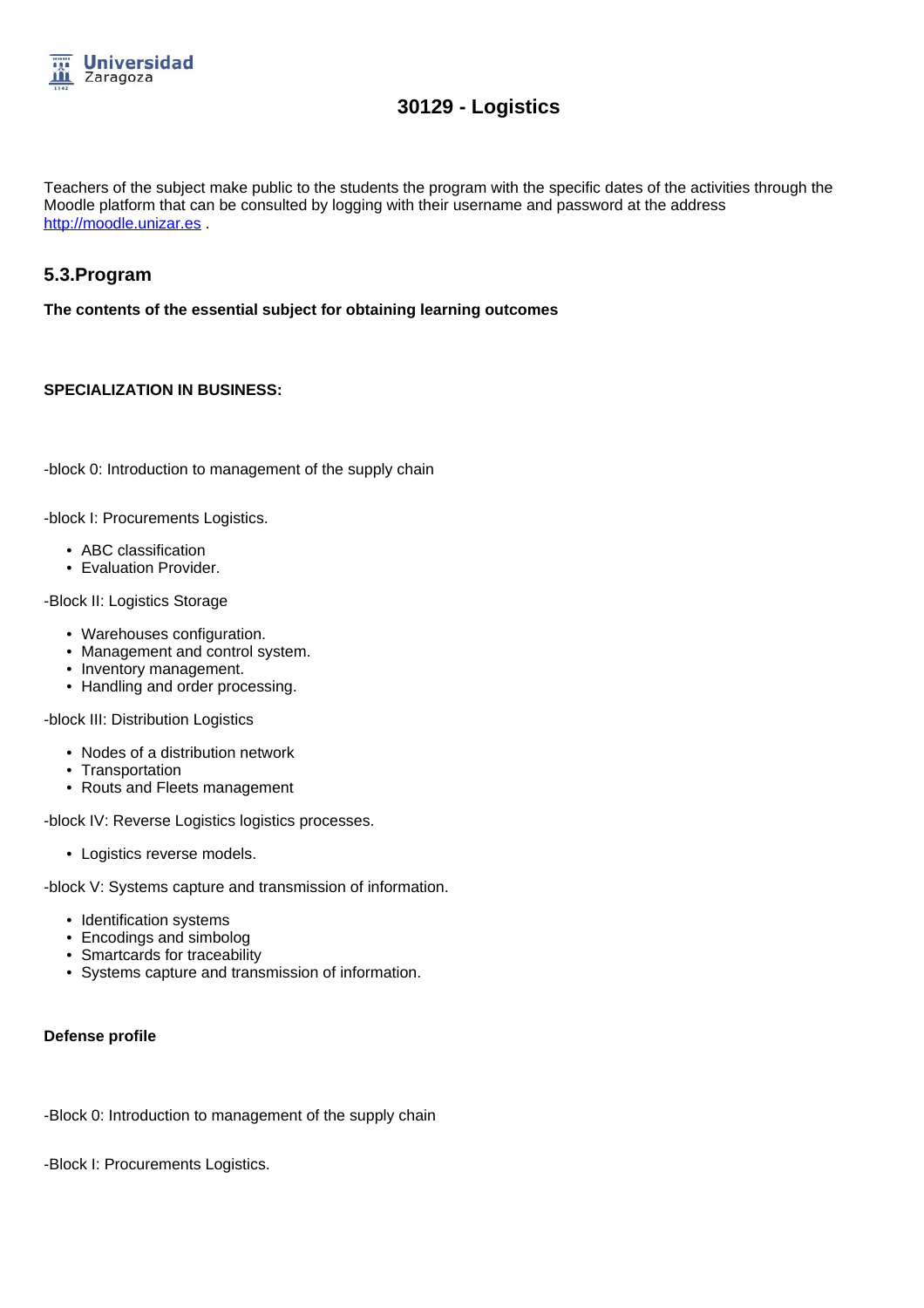

- ABC classification
- Evaluation Provider.

-Block II: Logistics Storage

- Warehouses configuration.
- Management and control system.
- Inventory management.
- Handling and order processing.

-Block III: Distribution Logistics

- Nodes of a distribution network
- Transportation
- Routs and Fleets management

-Block IV: Reverse Logistics logistics processes.

• Logistics reverse models.

-Block V: Systems capture and transmission of information.

- Identification systems
- Encodings and simbolog
- Smartcards for traceability
- Systems capture and transmission of information.

## **5.4.Planning and scheduling**

#### **SPECIALIZATION IN BUSINESS:**

In a generic way the calendar of the course is as follows:

| <b>Topics</b>                                              | Week       |
|------------------------------------------------------------|------------|
| block 0: Introduction to management of the<br>supply chain | 1,2        |
| block I: Procurements Logistics.                           | 3,4        |
| block II: Logistics Storage                                | 5,6,7,8    |
| block III: Distribution Logistics                          | 9,10,11,12 |
| block IV: Reverse Logistics logistics<br>processes.        | 13         |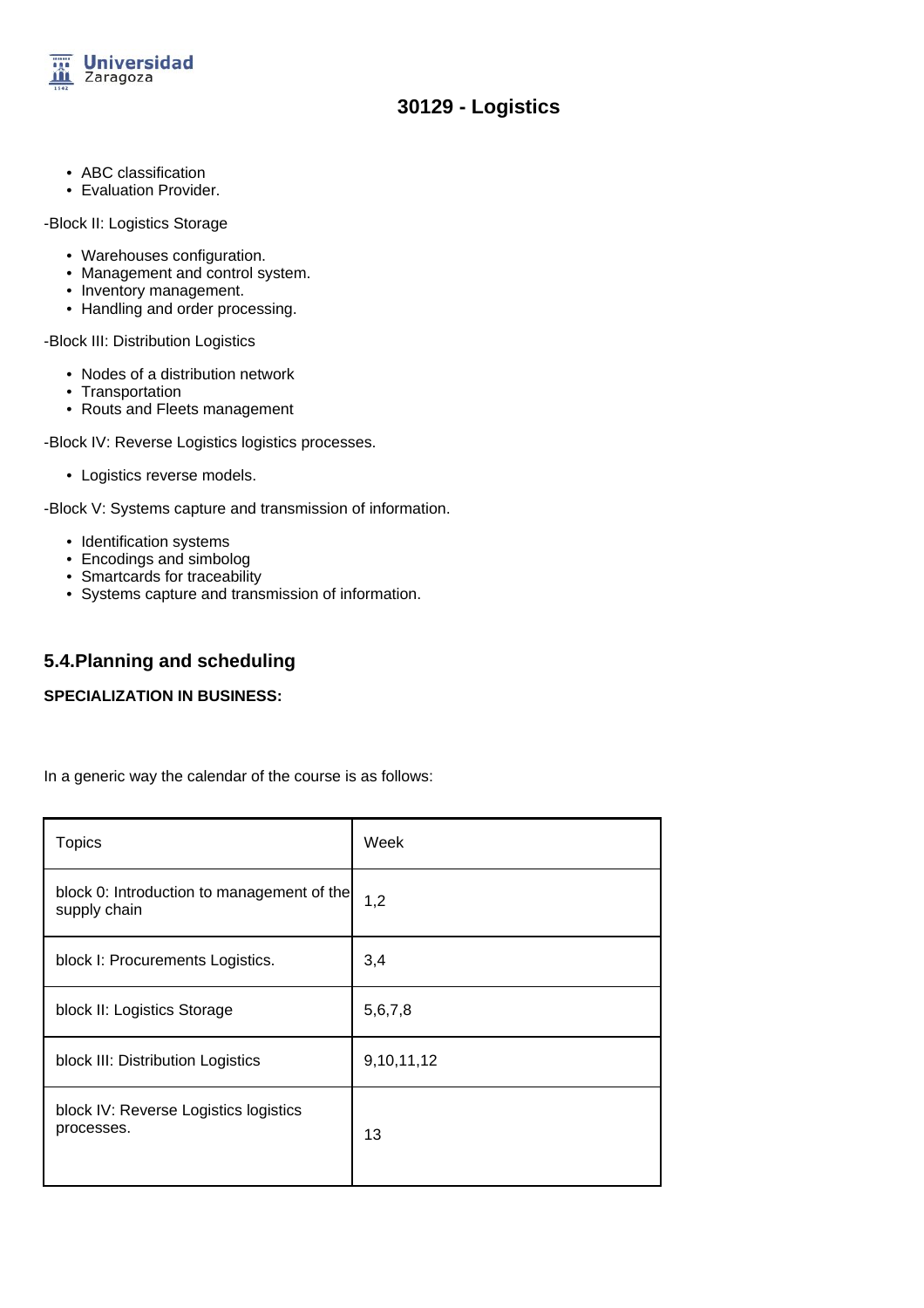

| block V: Systems capture and<br>14.15<br>transmission of information. |  |
|-----------------------------------------------------------------------|--|
|-----------------------------------------------------------------------|--|

The dates of the final exams will be those that are officially published at http://www.eupla.es/secretaria/academica/examenes.html.

The written assessment tests will be related to the following topics:

— **Test 1** : Topic 1, 2 & 3.

— **Test 2** : Topic 3 (bis), 4 & 5.

#### **Defense profile**

Calendar of the sessions is available on the web site of the institution. The submission of papers is notified to the students either during the development of the class itself, our through the Moodle platform: http://moodle.unizar.es.

| Week           | <b>Topics</b>                          |
|----------------|----------------------------------------|
| 1              | Block 0: Introduction                  |
| $\overline{2}$ | Block 0: Introduction                  |
| 3              | Block 0: Introduction                  |
| 4              | <b>Block I: Procurements logistics</b> |
| 5              | <b>Block I: Procurements logistics</b> |
| 6              | <b>Block I: Procurements logistics</b> |
| $\overline{7}$ | <b>Block I: Procurements logistics</b> |
| 8              | <b>B lock II: Logistics Storage</b>    |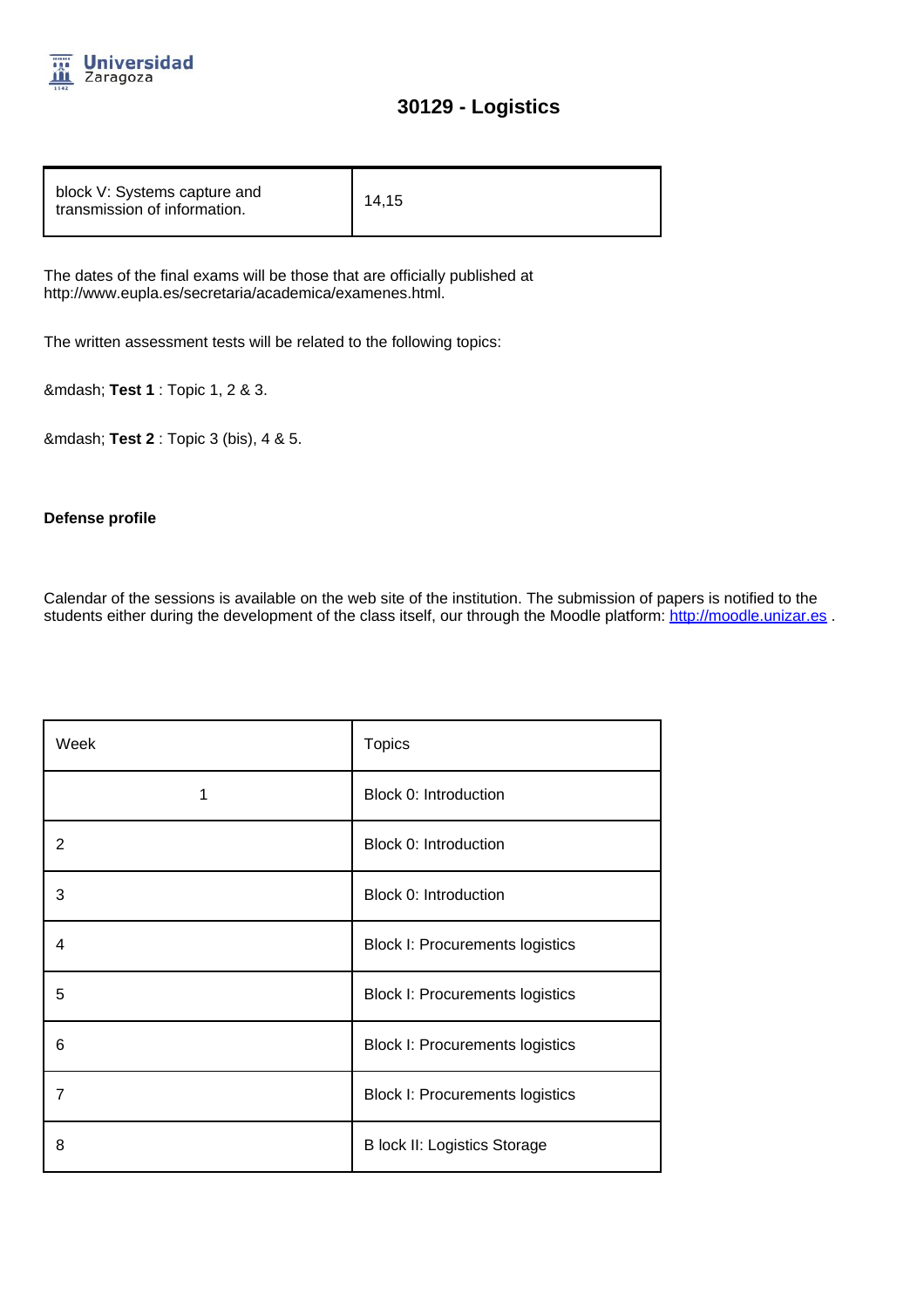

| 9  | <b>B lock II: Logistics Storage</b>                         |
|----|-------------------------------------------------------------|
| 10 | <b>B lock II: Logistics Storage</b>                         |
| 11 | <b>B</b> lock III: Distribution Logistics                   |
| 12 | <b>B</b> lock III: Distribution Logistics                   |
| 13 | B lock IV: Reverse Logistics logistics<br>processes.        |
| 14 | Block V: Systems capture and<br>transmission of information |
| 15 | Block V: Systems capture and<br>transmission of information |
|    | Assessment                                                  |

# **5.5.Bibliography and recomended resources**

## **Resources**

| <b>Material</b>      | <b>Format</b>  |  |
|----------------------|----------------|--|
| Topic theory notes   | Digital/Moodle |  |
| Topic problems       |                |  |
| Topic theory notes   | Digital/Moodle |  |
| Topic presentations  | E-Mail         |  |
| Topic problems       |                |  |
| <b>Related links</b> |                |  |
| Educational software | Web page       |  |